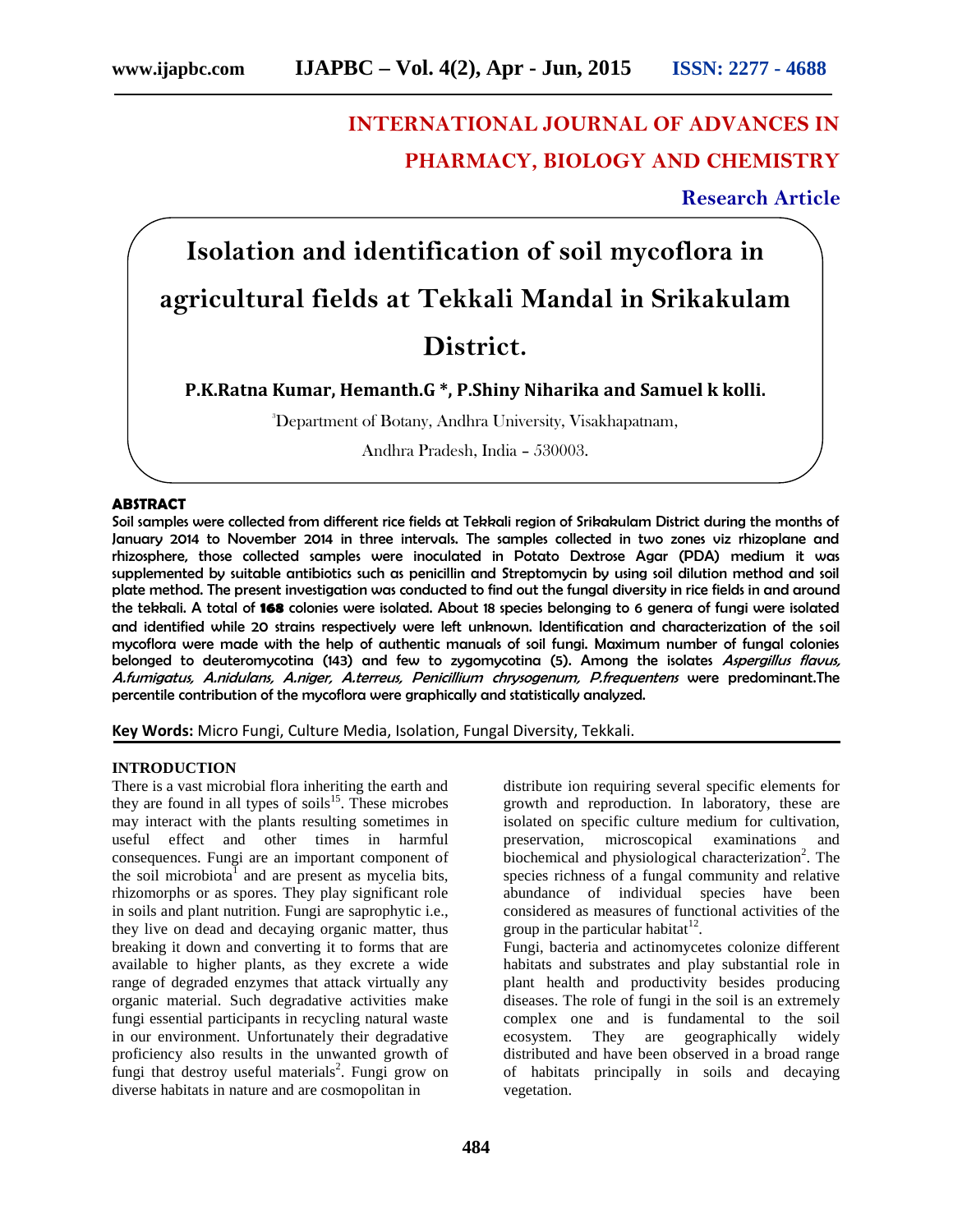# **Rhizosphere**

The rhizosphere is a micro ecological zone in direct proximity of plant roots. It is functionally defined as the particulate matter and microorganisms that cling to roots after being gently shaken in water. The theoretical extent of the rhizosphere is dependent on the zone of influence of the plant roots and associated microorganisms. The rhizosphere is a metabolically busier, faster moving, more competitive environment than the surrounding soil.

# **Rhizoplane**

The rhizoplane is the region around the root epidermis and outer cortex where soil particles, bacterial and fungal hyphae adhere. The functional definition is that after the roots have been shaken briskly in water the remaining microorganisms and soil particles left are considered as belonging to the region of rhizoplane. There are more microbes in the rhizoplane than in the rhizosphere. The diversity of the fungal population is determined by counting the number of colony forming units (CFUs). By spreading the extracted soil microorganisms across agar and counting the number of independent clusters of microorganisms the CFUs were determined. Micro-organisms are abundant where the reliability of the root is compromised. Hence rhizoplane microorganisms tend to be found on older ones rather than younger roots. Bacteria and fungi which are endophytes ie., those that live within the cells of the roots are not considered a part of the rhizoplane.

## **STUDY SITE AND LOCATION:**

Tekkali is a town and a mandal in Srikakulam District in the state of Andhra Pradesh in India. It lies on the coast of Bay of Bengal and is located at  $18.6167^{\circ}$ N 83.2333 $^{\circ}$ E. the temperature ranges from 18-42°C. Deltaic Alluvial soils, Red Sandy soils and Latirate soils are the major soil types existing. It receives total rainfall of 1162mm with 60% of annual rainfall (705mm normal) during South-West Monsoon season from June to September, and North- East Monsoon provides 277 mm (23.8%) between October and December months. Farmers take up double cropping of paddy with monsoon rainfall and a second crop of sunflower or ground-nut with North- East monsoon rainfall and supplemental irrigation in rabi season.

#### **MATERIALS AND METHODS Nutrient Medium Used:**

A wide range of media are used for isolation of different groups of fungi that influence the vegetative growth and colony morphology. The mediums used were Potato Dextrose Agar (extract from 250g of potato boiled and filtered, dextrose 20g, agar 15g and

distilled water 1000ml)<sup>2</sup>. The pH of the medium was maintained at 5.5 being optimal for the growth and spo rulation in a majority of fungi.

#### **Collection of Soil Samples:**

The soil samples were collected from five different crop fields at five different locations of Tekkali mandal in Srikakulam district. The samples were collected between the months of January 2014 to November 2014 in three intervals. Most of the fungi are microscopic and show vast variation quantitatively and qualitatively in different sites of collection and at different depths. Therefore soils were collected from a depth of 15cm with the help of a sterilized cork borer pushed horizontally into the ground. The soil caught was emptied into sterilized polyethylene bags. Each sample bag was labeled appropriately by indicating the site of collection, time, date and place of collection. The samples were then taken to the laboratory using sterilized cellophane bags<sup>2</sup>. The collected soil samples along with locations showed in (Table:1).

# **Isolation of fungi from the soil samples:**

The soil dilution<sup>24</sup> and soil plate method<sup>26</sup> on media such as Potato Dextrose Agar used as isolation techniques.

**Soil Dilution Plate Method** (Waksman,1922): soil dilutions were made by suspending 1g of soil of each sample in 10ml of sterile distilled water. Dilutions of  $10^{-3}$ ,  $10^{-4}$  and  $10^{-5}$  were used to isolate fungi in order to avoid over-crowding of the fungal colonies. 1ml of the suspension of each concentration was added to sterile Petri dishes, in triplicates of each dilution, containing sterile Potato Dextrose Agar medium (Fig: 1). 1% streptomycin solution was added to the medium for preventing bacterial growth, before pouring into Petri plates. The plates were then incubated at  $28 \pm 2^{\circ}$ C for 4-7 days. Organisms were easily isolated because they formed surface colonies that were well dispersed (Fig: 2), particularly at higher dilutions.

**Soil Plate Method** (Warcup, 1950): About 0.005g of soil was scattered on the bottom of sterile Petri dish and molten cooled  $(40-45^{\circ}C)$  agar medium PDA was added, which were then rotated gently to disperse the soil particles in the medium. The plates were then incubated at  $26 \pm 2^{\circ}$ C for 4-5 days.

One isolate of each fungal genus from each soil sample were selected at random for further sub culturing and experiments. The subcultures were maintained on Potato Dextrose Agar Slants.

## **Inoculating Techniques:**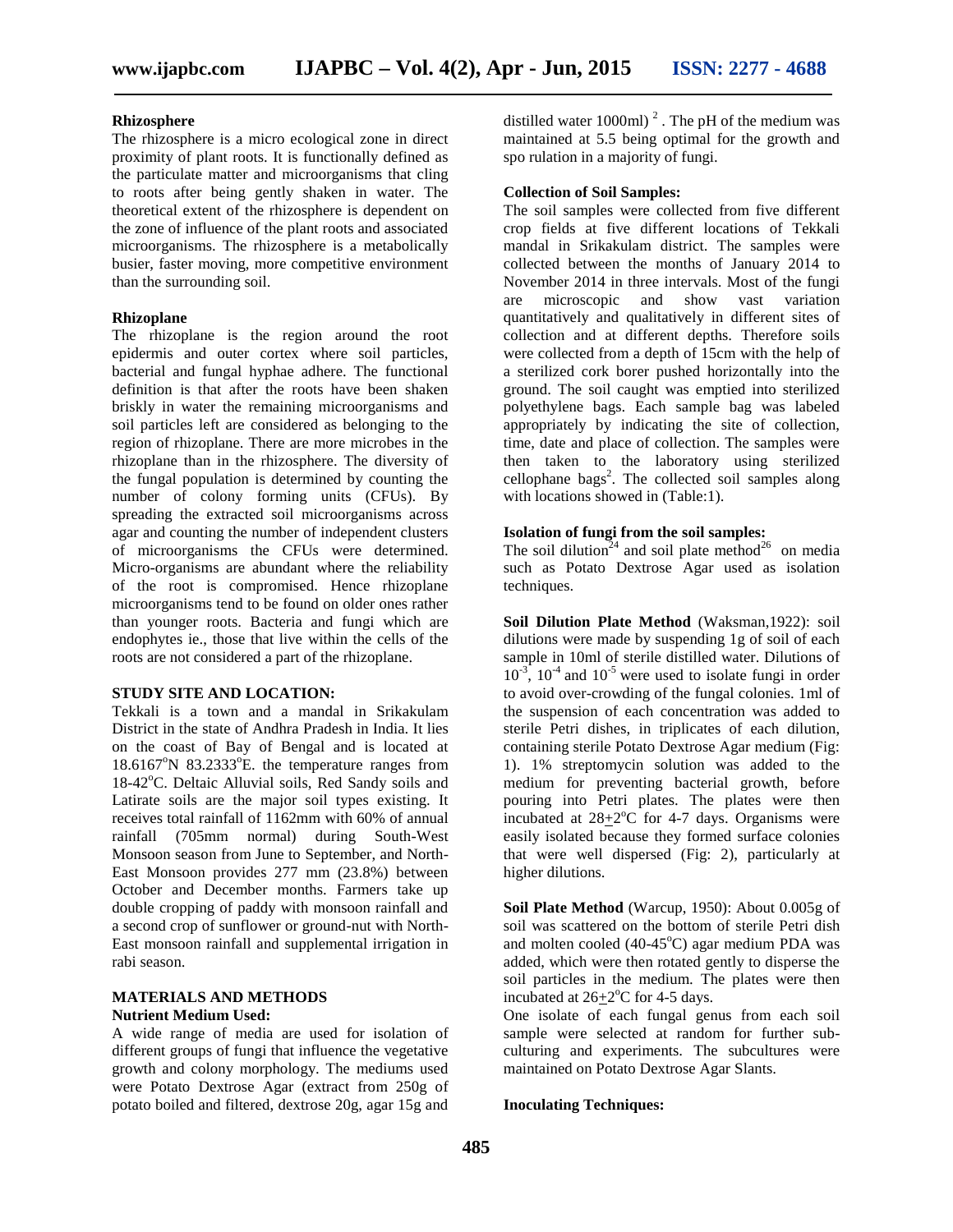The working benches in the laboratory were thoroughly swapped with methylated spirit soaked in cotton wool, and also a burning blue flame was allowed to sterilize the surrounding air before the inoculation proper. The conical flasks were corked tightly with cotton wool and the Petri dishes were fully autoclaved<sup>2</sup>.

#### **Identification of the Soil Fungi:**

Generally identification of the fungal species is based on morphological characteristics of the colony and microscopic examinations<sup>5</sup>. The colony growth which includes length and width of the colony, the presence or absence of aerial mycelium, the color, wrinkles furrows and any other pigment production were the macro morphological characters evaluated. Although molecular methods continue to improve and become more rapidly available, microscopy and culture remain commonly used and essential tools for identification of fungal species<sup>5</sup>. The fungi were identified with the help of standard procedure and relevant literature $^{10,19}$ .

## **Staining Technique for Fungi:**

Inoculating needles were flamed over the burning Bunsen burner. Then using the needle, a small portion of the growth on the culture plate was transferred into the drop of lacto phenol in cotton blue on the slide. The specimen was teased carefully using inoculating wire loops to avoid squashing and over-crowding of the mycelium<sup>2</sup>. The specimen is observed under the microscope for microscopic identification (Fig: 4).

#### **Statistical Analysis:**

Population density expressed in terms of Colony Forming Unit (CFU) per gram of soil with dilution factors. The percent contribution of each isolate was calculated by

% Contribution=

Total No. of CFU of an individual Sps x 100 Total No. of CFU of all sps

# *\*CFU – Colony Forming Unit*

#### **RESULTS AND DISCUSSION**

Soil microbes act as essential determinants of plant community variety and productivity<sup>27</sup>. The environmental factors such as the soil pH, moisture, temperature, organic carbon and nitrogen play an important role in the distribution of mycoflora<sup>9</sup>. These are the main factors affecting the fungal population and diversity. The soil mycoflora in five different rice<br>fields viz., Akkavaram, Ayodhyapuram, fields viz., Akkavaram, Ayodhyapuram, Parasurampuram, Naupada and Balaramapuram were observed. Soil dilution plate and soil plate methods

were used for the isolation of fungi during the present investigation. During a period of 11 months the total number of fungal colonies isolated on Petri plates containing PDA medium were 168. As stated earlier soil dilution plate<sup>25</sup> and soil plate method<sup>26</sup> were employed for the isolation of fungi during the present investigation. A greater number of species and colonies were isolated on soil plates than on dilution plates and further the total number of species isolated decreased with increased dilutions of the samples. The purification of the culture (Fig: 3) was done either by single spore isolation or by culturing of the hyphal tips and was transferred to fresh agar slants of PDA medium. Most of the fungal forms which sporulate heavily were abundant on dilution plates.

Funi are the major decomposers of dead organic matter and contribute significantly in recycling of nutrients in natural and modified ecosystems<sup>8</sup>. Altogether five soil samples from five different locations were examined for fungal diversity. The study resulted the presence of 18 species of fungi were identified and characterized from PDA plates (Table: 2). The maximum fungal species belonged to Deuteromycotina (143 colonies) and Zygomycotina (5 colonies) and 20 colonies were left unknown on the plates containing PDA medium (Table: 2)

PDA medium is the most commonly used culture media and was stated to be the best media for mycelia growth by several workers worked with it earlier<sup>14, 23, 28</sup>due to its simple formulation and potential to support wide range of fungal growth. Characterization of the isolates up to genus level and to the species level was made based on the macro morphological and micro-morphological characters by using authentic manuals of soil fungi.

Our findings are in accordance with the results of Noor Zaman et al.(2012) as the microbial analysis of different samples in rainfed areas of Punjab, Pakisthan. They isolated genera like Aspergillus, Alternaria, Curvularia, Fusarium, Penicillium and Rhizopus. Similar genera were isolated during our investigation. These findings were similar to those isolated by Rasheed et al.  $(2004)^{21}$ . Aspergillus species particularly like A.flavus and A.niger, Penicillium and Rhizopus were isolated only from the soil where as Alternaria alternata, Curvularia lunata and Fusarium species were obtained from both soil and plant parts. Hence it is considered that isolation of soil samples yielded more fungal species than from  $plants<sup>20</sup>$ .

In our investigation among the obtained fungal isolates the genera Aspergillus and Penicillium were dominant on media used (Tables: 2). The most common isolates among them viz., *A.clavatus,*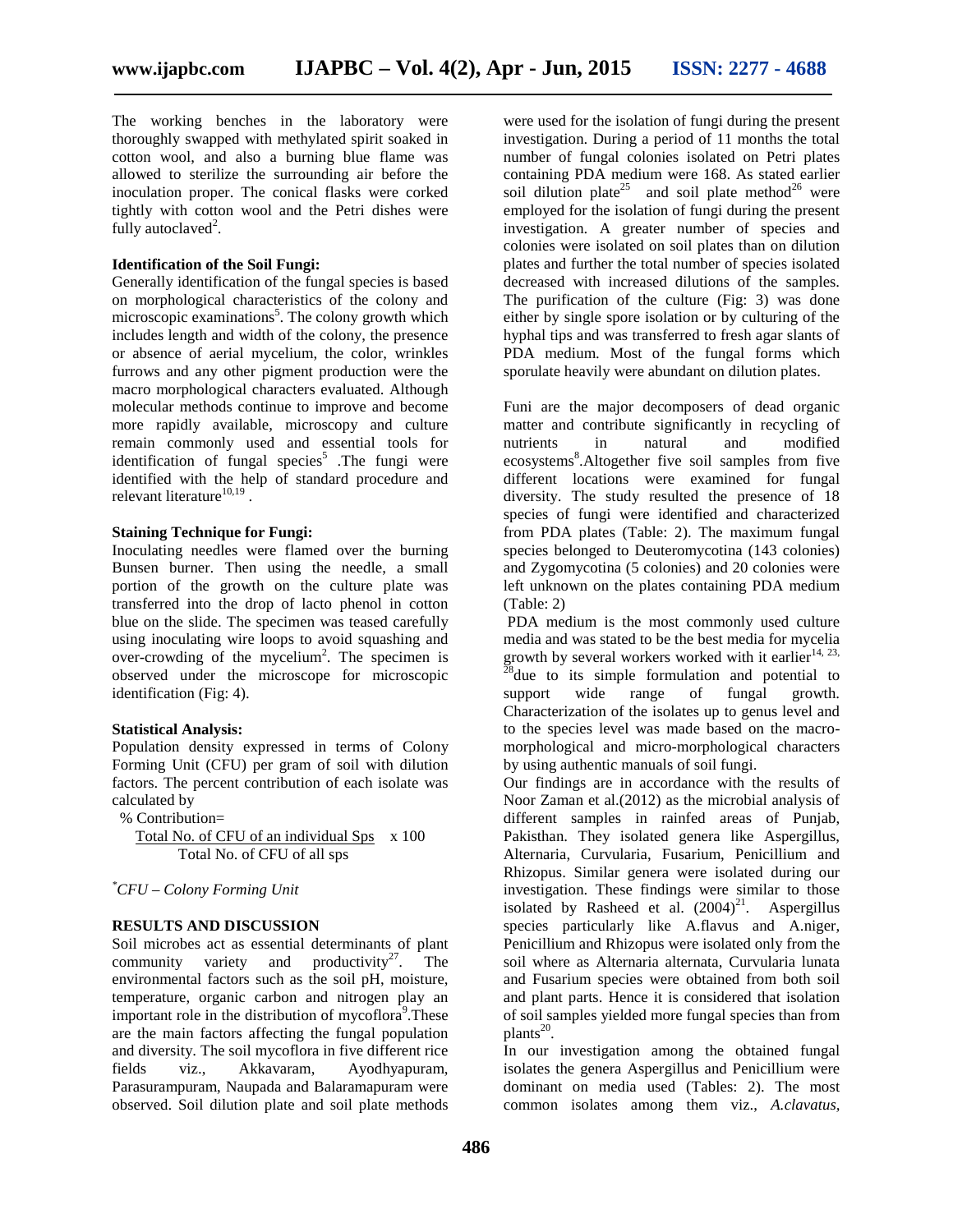*A.flavus, A.fumigatus, A.granulosus, A.nidulans, A.niger, A.restrictus, A.terreus, Curvularia clavata, C.lunata, Fusarium oxysporium, Penicillium Chrysogenum, P.frequentens, P.funiculosum, Rhizopus stolonifer, Trichoderma harzianum, T.viride* were isolated and characterized. The percent contribution of different soil mycoflora of all the five Rice fields were evaluated. The fungi were mostly observed in the months of June to September as it has been reported that the diversity of fungal population occurred during the monsoon season where the soil moisture was significantly high 3, 4 .

Isolation of fungal species from soil samples by repeated screening and plating on starch agar medium by Ratnasri et al. yielded Aspergillus fumigatus and A.niger along with other fungal species<sup>22</sup>. Fusarium solani was isolated from the soils of infected fields and showed 100% frequency<sup>11</sup>. Similarly F.solani was also reported to be cosmopolitan in distribution<sup>17</sup>. Recent study on Soil Microflora in

National Parks in Gujarat yielded fungal species like Aspergillus niger and Fusarium species<sup>18</sup>.

The conservation of diversity of mycoflora in agricultural fields becomes very essential for the development of sustainable agriculture<sup>9</sup>. Natural and anthropogenic disturbances can alter the species composition or may have negative effect on species diversity of the decomposer fungi<sup>6</sup>. These changes may directly or indirectly affect the vital functions of the soil such as decomposition and mineralization and may result in disturbances. Graphical representation of percent contribution of fungal species diversity in various paddy fields on the media PDA is represented in (Graph:1).

The studies on fungal diversity and percentile contribution and periodic occurrence of soil mycoflora are useful for farmers, agronomists, researchers and microbiologists for future activities in the view of conservation of soil ecosystem, conservation of soil microbial diversity and sustainable agriculture<sup>9</sup>.

| Table 1                                                                      |  |
|------------------------------------------------------------------------------|--|
| Agricultural soil samples collected from different places in Tekkali mandal. |  |

| Sample         | <b>Agricultural Field</b> | Place          |
|----------------|---------------------------|----------------|
| Number         |                           |                |
|                | Paddy                     | Akkavaram      |
| $\mathfrak{D}$ | Paddy                     | Ayodhyapuram   |
| 3              | Paddy                     | Parasarampuram |
|                | Paddy                     | Naupada        |
|                | Paddy                     | Balaramapuram  |
|                |                           |                |

|                |                    |                |                                       |             |               |            |        |     |                          |                        |     |        |                          |                |        |                         |             | Prequency of investigation and unterfeat Agricultural Pielus as on Fotato Dextrose Agar Medium |             |          |      |
|----------------|--------------------|----------------|---------------------------------------|-------------|---------------|------------|--------|-----|--------------------------|------------------------|-----|--------|--------------------------|----------------|--------|-------------------------|-------------|------------------------------------------------------------------------------------------------|-------------|----------|------|
|                |                    |                | Average number of individual colonies |             |               |            |        |     |                          |                        |     |        |                          |                |        |                         |             |                                                                                                |             |          |      |
|                |                    | Total<br>No.of |                                       | Aspergillus |               |            |        |     |                          | Curvularia<br>Fusarium |     |        | Pencillium               |                |        | Rhizopus                | Trichoderma |                                                                                                | Unknown     |          |      |
|                | <b>Rice Fields</b> | Colonies       | Acl                                   | Afl         | Afu           | Agr        | Anid   | Ani | Are                      | Ate                    | Ccl | Clu    | Fo                       | Fs             | Pch    | Pfr                     | Pfu         | Rst                                                                                            | Th          | Tv       |      |
|                | Akka<br>Varam      | 48             |                                       |             | 3             | $\sim$     | 4      |     | $\overline{\phantom{a}}$ | 4                      |     | $\sim$ |                          |                |        |                         | ◠<br>∠      | ◠                                                                                              |             |          |      |
|                | Ayodya<br>Puram    | 34             |                                       |             | 4             |            | $\sim$ |     | -                        | ◠                      |     |        | $\overline{\phantom{a}}$ |                |        |                         | $\sqrt{2}$  | ◠                                                                                              |             |          |      |
|                | P.R.Puram          | 32             |                                       |             | $\sim$        |            | $\sim$ |     |                          | $\mathbf{R}$           |     | $\sim$ |                          |                | $\sim$ | $\bigcap$               |             |                                                                                                |             | $\sim$   |      |
| $\overline{4}$ | Naupada            | 30             |                                       | ◠           | ി             |            | 4      |     | $\sim$<br>∠              | $\bigcap$              |     |        |                          |                | $\sim$ | $\Omega$                |             |                                                                                                | $\sim$<br>∠ |          |      |
|                | Balaram<br>puram   | 24             |                                       | ◠           | $\mathcal{R}$ |            |        |     | 3                        |                        |     |        |                          |                |        | $\mathbf{\overline{3}}$ |             |                                                                                                | ∠           |          |      |
|                | <b>Total</b>       | 168            | $\sim$                                | 16          | 14            | $\sqrt{2}$ | 15     | 19  |                          |                        |     |        |                          | $\overline{ }$ | 10     | 10                      |             |                                                                                                |             | $\Omega$ | 20   |
|                | % Contribution     |                | 1.7                                   | 9.5         | 8.3           | 1.7        | 8.9    |     | 2.9                      | 6.5                    | 1.7 | 2.9    | 2.3                      | 4.1            | 5.9    | 5.9                     | 2.9         | 2.9                                                                                            | 2.9         | 4.7      | 11.9 |

**Table 2 Frequency of mycoflora in different Agricultural Fields as on Potato Dextrose Agar Medium**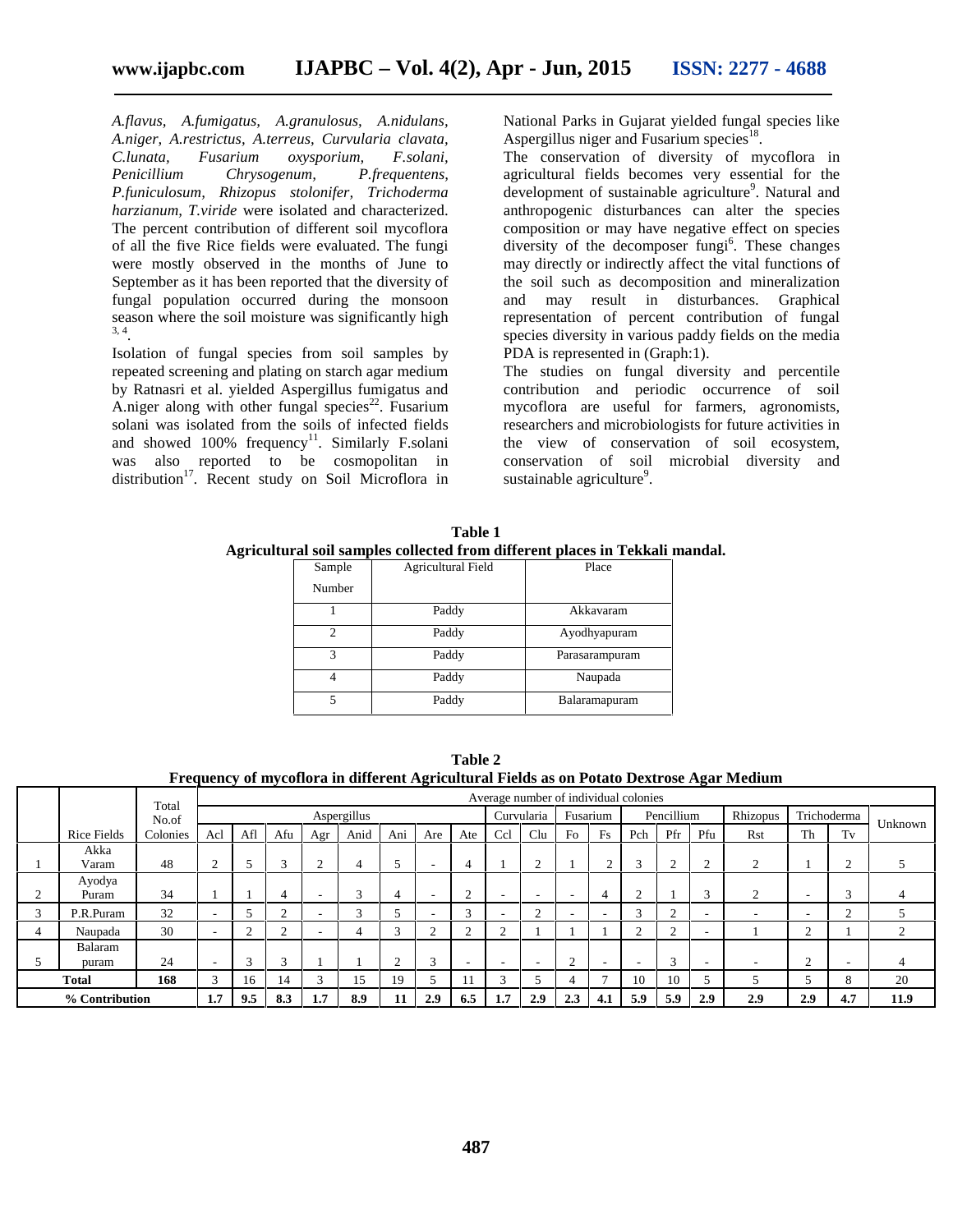

**Graph 1 Graph 1 Frequency of Fungal species in different crop fields on PDA**

*A.clavatus, A.flavus, A.fumigatus, A.granulosus, A.nidulans, A.niger, A.restrictus, A.terreus, Curvularia clavata, C.lunata, Fusarium* A.clavatus, A.flavus, A.fumigatus, A.granulosus, A.nidulans, A.niger, A.restrictus, A.terreus, Curvularia clavata, C.lunata, Fusar<br>oxysporium,F.solani,Penicilliumchrysogenum,P.frequentens,P.funiculosum,Rhizopus-stolonifer,



**Fig 1 - 4 Isolated Fungi at different stages**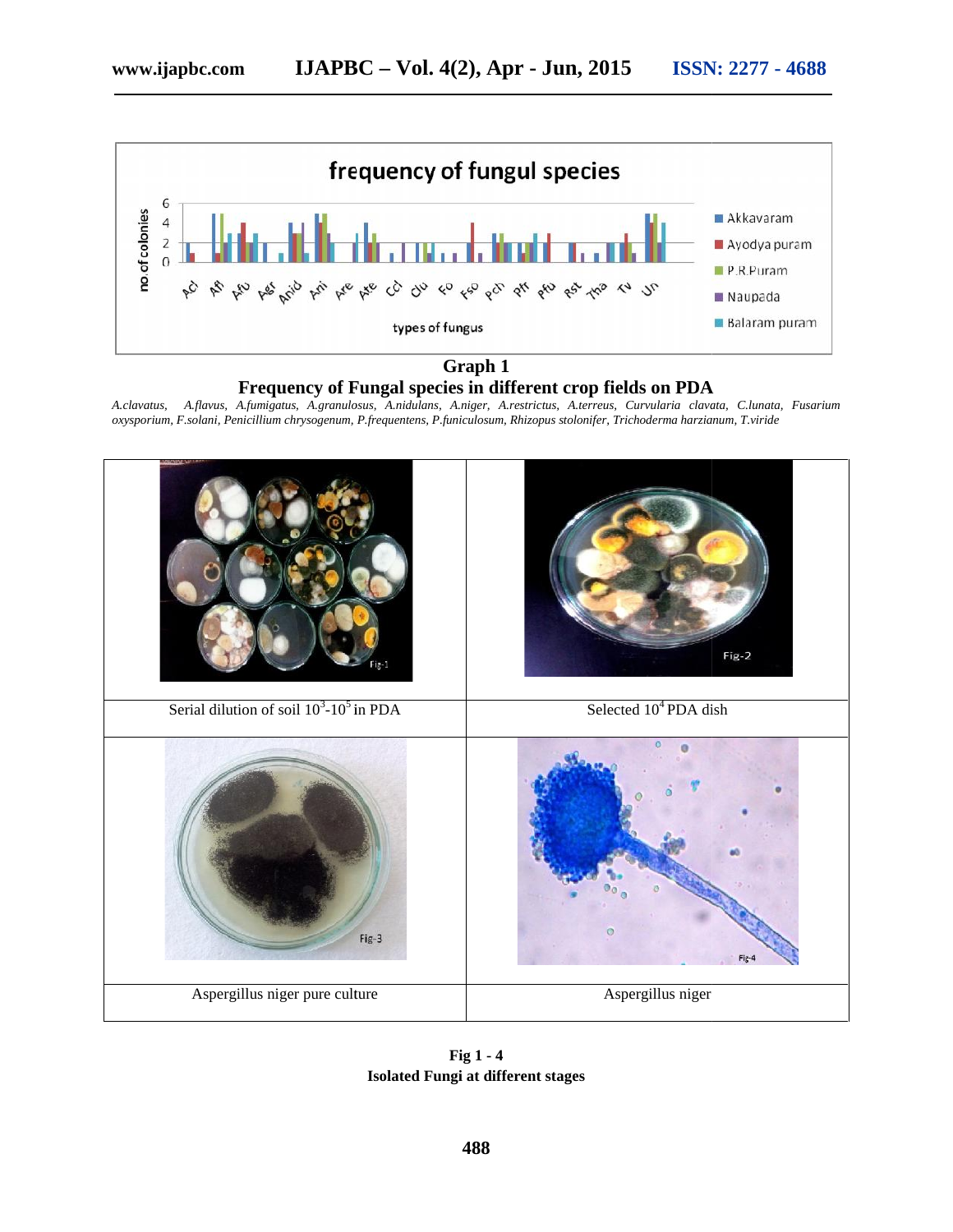#### **CONCLUSION**

In the present study the soil sample of five different paddy fields of viz; Akkavaram, Ayodyapuram, Balarampuram, Naupada, Parasurampuram studied for detecting the fungal diversity. The fungal population was observed mostly in the monsoon season as the soil moisture was high. Among the isolates Aspergillus and Penicillium were dominant in all agricultural fields of all areas mentioned due to high sporulation and production of bacterial antibiotics from the Penicillium species and production of different types of toxins from the Aspergillus species may prevent the growth of other fungal species. This study is an effort to understand the soil microbial diversity in the agricultural fields of Tekkali Mandal as soil microflora not only plays an important role in decomposition and contribute to biogeochemical cycling but also are responsible for the prevalence of diseases in the crop fields.

# **ACKNOWLEDGEMENT**

The authors were thankful to Head and faculty members, Department of Botany, Centre of Advanced Studies, Andhra University for their constant encouragement and support.

## **REFERENCES**

- 1. Ainsworth GC and Bisby GR. Dictionary of the fungi, Commonwealth Mycological Institute Kew, Surrey, 1995; Pp 445.
- 2. Aina VO, Adewuni AAJ, Hauwa Haruna and Amina Zaraki. Isolation and identification of fungi associated with the deterioration of painted wall surfaces within Kaduna polytechnic. Asian Journal of Medical Sciences, 2011; 3 (6): 250-253.
- 3. Bissett J and Parkinson D. Functional relationship between soil fungi and environmental in alpine tundra. Can. J .Bot., 1979; 57: 1642-59.
- 4. Deka HK and Mishra RR. Distribution of soil microflora in jhum fallows in north-east india. Acta Botanica Indica, 1984; 12 (2): 180-184.
- 5. Diba K, kordacheh P, Mirhendi SM, Rezaie S, Mahmoudi M. Identification of Asergillus species using morphological characteristics. Pal.J.Med.sci., 2007; 23 (6): 867-872.
- 6. Dong AR, Lv GZ, Wu QY, Song RQ, Song FQ. Diversity of soil fungi in Liangshui Natural Reserve, Xiaoxing'anling forest region, J. Northeast forestry university., 2004; 32(1): 8- 10.
- 7. Eaton AD,Clesceri LS and Greenberg AE.,(Ed.), Standard methods for the examinations of water and waste,  $20^{th}$ Ed.,

American Public Health Association Washington,D.C., 1998.

- 8. Gadd GM. Mycotransformation of organic and inorganic substrates Mycologist, 2004; 18 (2): 60-70.
- 9. Gaddeyya G, Shiny Niharika P, Bharathi P and Ratna Kumar PK. Isolation and Identification of soil mycoflora in different crop fields at salur mandal, Adv. Appl. Sci. Res, 2012; 3 (4): 2020- 2026.
- 10. Gilman JC. A Manual of soil fungi,  $2<sup>nd</sup>$  Indian Edition, Biotech Books, Delhi, 2001.
- 11. Javed MS, Harif M, Niaz M, Ali I. Impact ofstorage period and temperature on the pathogenic behavior of Fusarium solani on cotton (Gossypium hirsutum L.) seeds. 2008. Mycopath. 6 (1-2): 7-11.
- 12. Kjoller A, Struwe S. Microfungi in Ecosystems.,fungal occurrence and activity in litter and soil,Oikos., 1982; 39 (3): 389-422.
- 13. Kjoller A, Struwe S. Functional Groups of Microfungi on decomposing ash litter., Pedobiologia., 1987; 30 (1): 151-159.
- 14. Maheshwari SK, Singh DV, Sahu AK. Effect of several nutrient media, pH and carbon sources on growth and sporulation of Alternaria alternata, J. Mycopathol.Res., 1999; 37 (1): 21- 23.
- 15. Mukerji KG, Manoharachary C and Singh J. Microbial Activity in the Rhizosphere., Soil Biology., 2006; 7: 1-6.
- 16. Manickam TS and Venkataraman CR. Effect of continuous application of manures and fertilizers on so physical properties of soil. II under irrigated conditions. Madras Agricultural Journal., 1972; 59: 508-512.
- 17. Marassas WFO, Burgess WL, Anelich RY, Lamprechi SC, Van Schalkwyk DJ. Survey of Fusarium species Associated with plant debris in South African Soils. S.Ap:J.BoU.54:63-71.
- 18. Megha Bhutt, sejal patel, Puja Prajapti, Jasral YT. Isolation and Identification of Soil Microflora of National parks of Gujarat, India. Int.J.Curr.Microbiol.App.Sci.2015; 4(3): 421- 429.
- 19. Nagamani A, Kumar IK and Manoharachary C. Hand Book of Soil Fungi, I.K. International Publishing House Pvt Ltd, New Delhi, India. 2006.
- 20. Noor Zaman, Shakil Ahmed. Survey of Root Rot of Groundnut in Rainfed areas of Punjab, pakisthan. Afr.J.Biotechnol. 2012; 11 (21): 4791-4794.